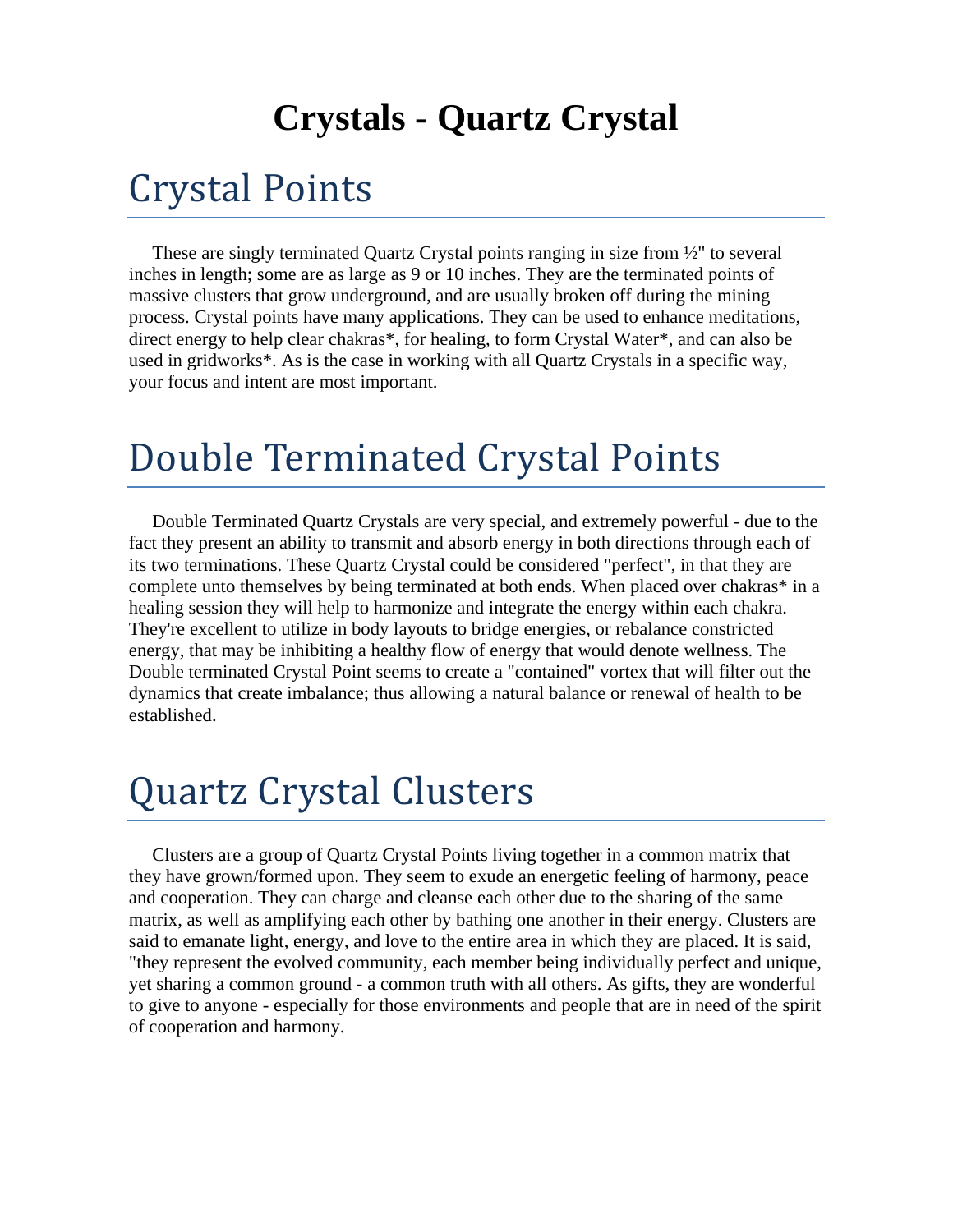# Record Keeper Quartz Crystals

 Record Keepers, are believed to hold information and/or records of knowledge from many ancient culture that are long gone from our collective memory. It is believed that some of the information may date back to the "seeding" of this planet by our fellow celestial relatives, and/or possibly from the Atlanteans and Lemurians. The programming that they may hold, could perhaps assist the inhabitants of our present day earth to move more quickly towards the enlightenment that we seem to be in so desperate need of. This data may include the planets' "pre-history", technology not yet developed, etc.

According to what is known about these unusual specimens, only those of purified and developed spirituality can access what is contained within them. This was done by design, so that lesser individuals cannot misuse the knowledge contained within. These Quartz Crystals can be identified by a small perfect triangle (pyramid shape) etched into one of the facets of the termination.

#### Generators

 Generators are considered "power pieces" and should be used with the utmost care and respect. When a generator is "set-up" properly, its potential is unleashed to open an energetic beam of light than expands exponentially to the etheric planes. This would enable a group of like-minded individuals with a positive, life-enhancing purpose, to work with an intensity of universal life/light energy that would assist in magnifying their intent many times over. Positive altruistic focuses are the only thought/intent that should be utilized in conjunction with this type of Crystal. Misuse of such a powerful tool can easily result in devastating karmic repercussions. It is not something to be used with selfishness or egocentricity. There are smaller generator types that can be used for personal growth and development in personal meditations.

## Tabular Quartz Crystal Points

 Tabular Quartz Crystals are similar to Double Terminated Quartz Points, in that they can be powerful in the correct setting. They are also, like the Double Terminated, many times found fully grown (formed) in soft clay areas in the earth that allow them to terminate at both ends. Tabulars in shape and appearance are usually flat, with the two opposite sides being wider than the rest. The Tabular's special energetic characteristics lie in transmitting energy from one end to the other while equalizing and uniting the two energies through its common body. They are often used in the practice of telepathic communications, such as when one person projects a thought form into the Tabular, to later be retrieved by another person who will work with the crystal. They are also known to assist in accessing what is termed our "higher self."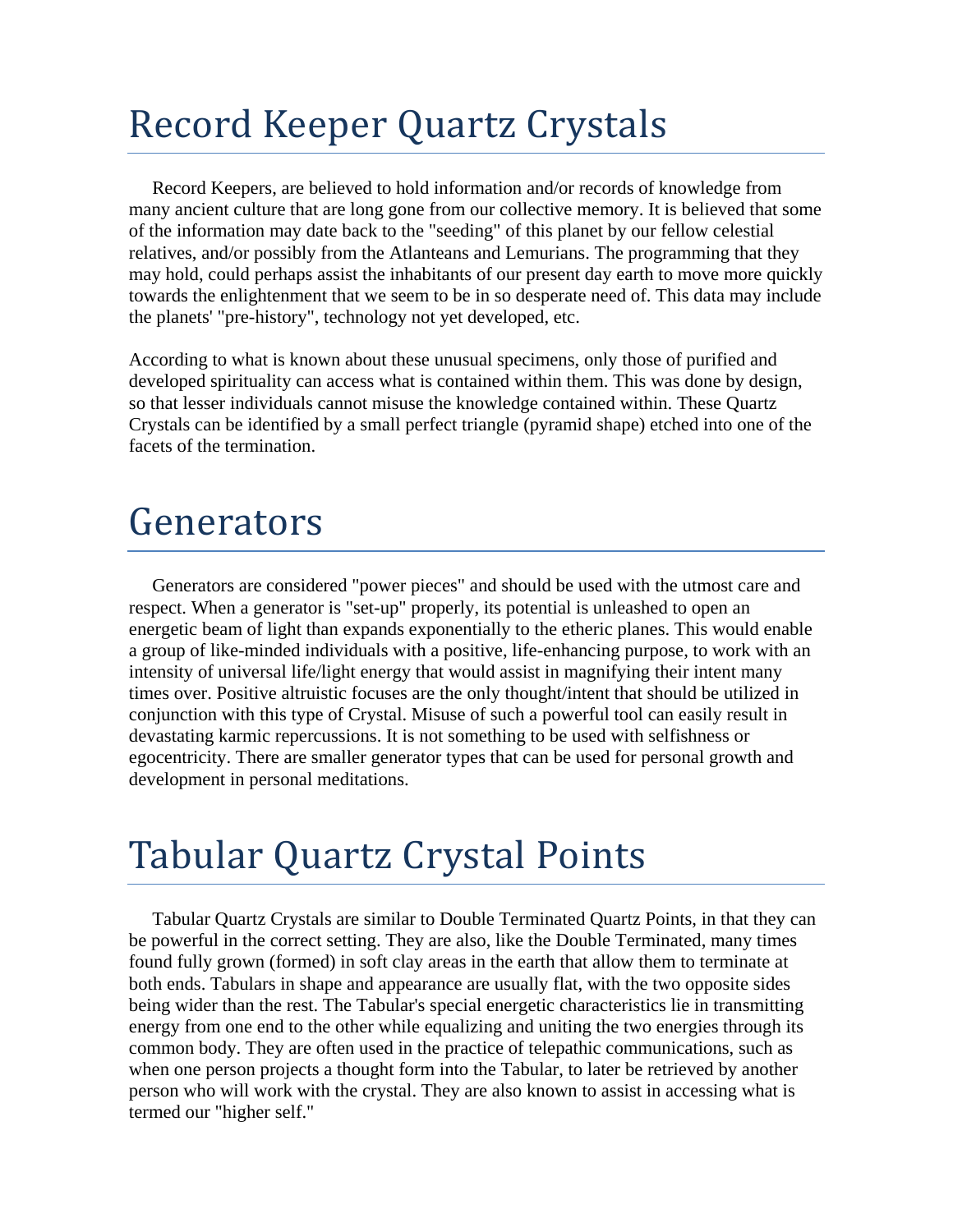## Quartz Crystal Spheres

 These special tools are known to potent due to the fact that the crystalline energy that emanates from them, does so in a 360 degree pattern. Therefore it advised that only an individual who has arrived at having a very disciplined and focused mind work with them. If one is unprepared to handle the energy by being able to harness it with their consciousness, then they might find some somewhat unsettling experiences by interacting with a sphere. They are also known to be used in the practice of "scrying", otherwise called "crystal gazing." This is using a sphere to see into other dimensions and parallel realities that may exist, as well as seeking a look into potentialities yet to manifest in this world.

## Herkimer Diamond Quartz Crystal

 Herkimer Diamonds are a special breed of Quartz Crystal found in Herkimer NY. They own their name to the fact that they resemble diamonds in their outward appearance, especially when found in "pockets" where they are in small size and quite numerous. They are often double terminated, and many times are triple or quadrupled terminated with other growing off the sides. Herkimer's seem to possess a subtle high frequency, and are slightly harder than other types of Quartz. Herkimer's have been known to greatly enhance dream state activity, and the recall of what took place in the dream state. For that reason, many people sleep with Herkimer's, as it helps to connect their conscious state with the "dream state."

## Malachite - All Chakras, especially Solar Plexus

 Malachite is found in various shades of green and is mined in the US, Russia, Australia, and Africa. It is one of the oldest known stones, and has been used for thousands of years for its healing properties. Malachite can assist in grounding higher energies into the more mundane planes of existence. Individuals sometimes experience it helping in the self-purification process; as it can act like a mirror in revealing the truth about the self.

 The deep green color of Malachite is associated with the physical plane. Due to its energetic trait of absorbing energy, it is a good stone to utilize on any diseased or painful area of the body. It seems to aid in tissue regeneration and draws out any adverse energies. Thus, it is important to cleanse this stone often.

# Copper - The Five lower Chakras

 The five lower Chakras are aligned with this stone, and in addition - Copper opens the heart center. This can create total awareness of the self and generates a capacity for tremendous psycho-spiritual self-confidence and growth. Energetically speaking, Copper is highly conductive and also activates the body's electro-magnetic properties. Copper also helps individuals to accomplish amplification of thought forms. Physiologically it is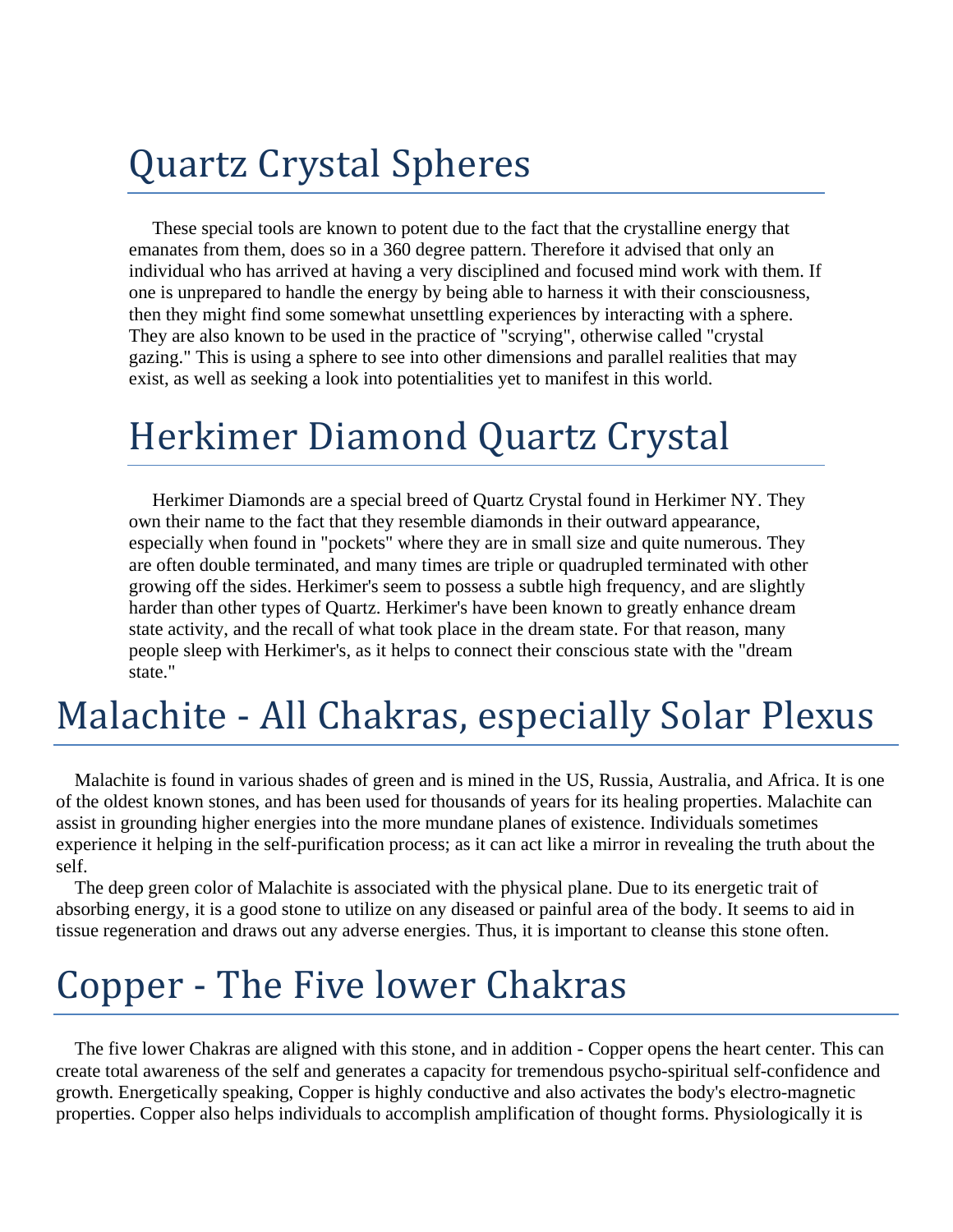believed that Copper helps all forms of rheumatism, arthritis, and disorders of the intestinal tract. Copper also strengthens the Pineal and Pituitary glands. Copper increases flexibility of bone tissue such as ligaments, cartilages, and tendons. This can aid in the prevention of injury for those who are athletes.

# The Tourmaline Family of Gemstones

#### **General Tourmaline Notes:**

 Tourmaline comes in various colors: Black, Blue, Green, Pink, Bi-Colored and Tri-Colored. It is mined in Australia, Brazil, Canada, Mexico, US, and Russia. Almost all Tourmaline exhibit striations on the exterior of the stone. These stones also seem to demonstrate a pronounced energetic action beyond many other stones.

# Pink Tourmaline (also called Rubellite) - 4th Chakra

 This stone corresponds to the 4th / Heart Chakra. It is one of the heart Chakra trinity; Rose Quartz and Pink Kunzite being the other two. This stone is the giver of love in the material realm. Its action completes the work started by Rose Quartz and Pink Kunzite. It helps to transform old fears, negativity, and insecurities that hold one back from opening the heart Chakra more fully.

# Blue Tourmaline (also called Indicolite) - 5th Chakra

 Blue Tourmaline activates and helps to clear the throat Chakra. It can assist the lungs, thyroid, and parasympathetic nervous system by balancing them. It becomes even more active energetically when utilized in conjunction with Green Tourmaline. The Green Tourmaline seems to help magnify/amplify the properties of Blue Tourmaline.

# Green Tourmaline (also called Verdelite) - 4th Chakra

 Green Tourmaline is a powerful healing stone on all levels. It purifies and strengthens the nervous system, and helps it grow to accommodate higher quantities of light/life force energy. Green Tourmaline opens the heart at the level of unconditional love, as well as helping to regenerate the heart physically and etherically. The thymus, ductless glands and the immune system are also supported by the energies of this stone. It is a stone that can work alone in its power, and works well with other gemstones as well.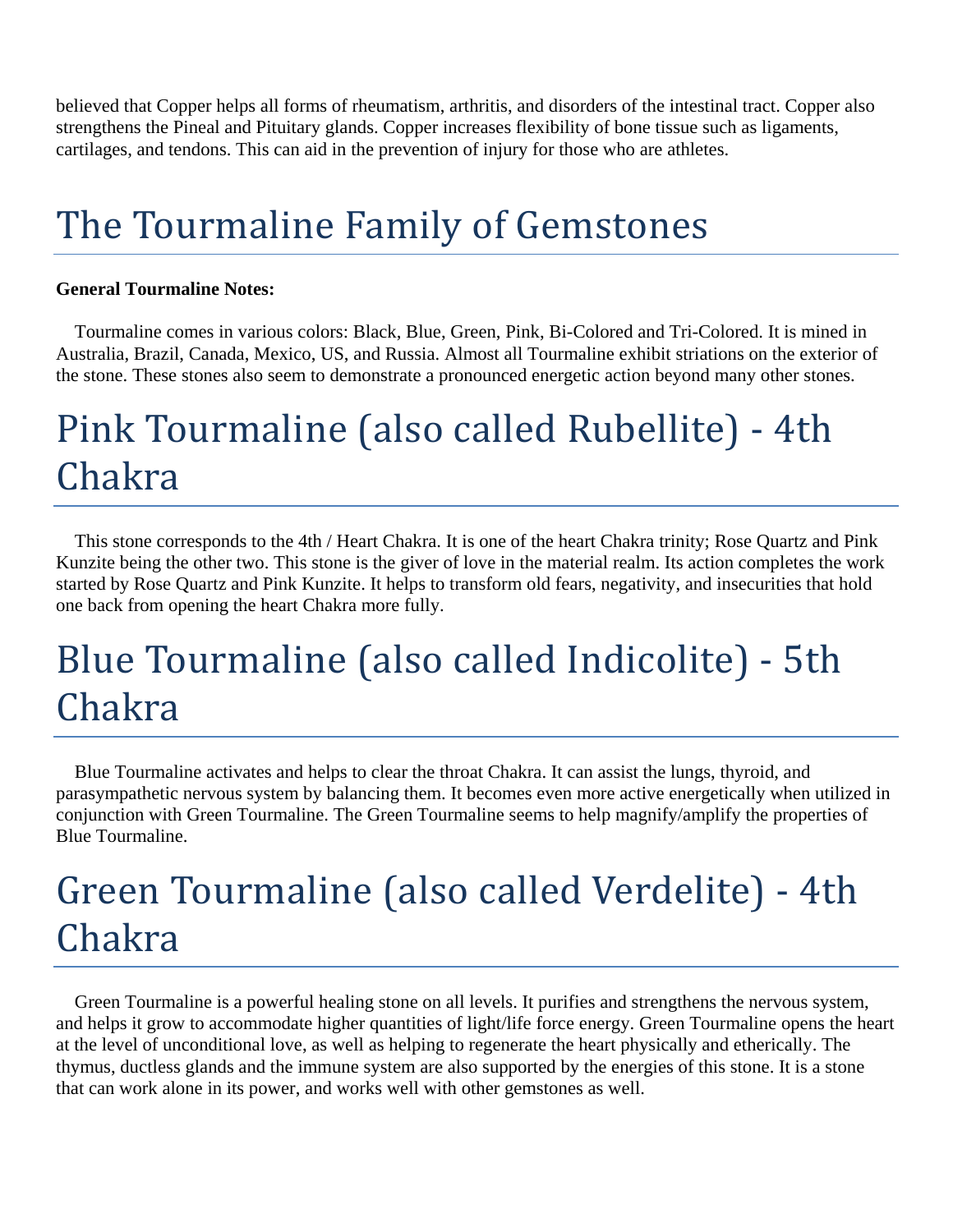# Black Tourmaline - (also called "Schorl") - 1st Chakra

 Black Tourmaline corresponds directly to the Base/Root Chakra. All diseases that are related to the Base Chakra such as arthritis, dyslexia, syphilis, heart diseases, and all adrenal disorders can be assisted by this stone. Black Tourmaline is a good stone for "grounding", and one of its notable attributes seems to be its ability to deflect negativity away from the area where it resides. This would also apply to the person who might wear this gemstone. It is thought to prevent negative energies from entering into the auric field - while also serving to negate or resolve the negative energy that might develop in its wearer.

# Bi-Color and Tri-Color-

 These Tourmaline's, sometime referred to as "Watermelon" Tourmaline, carry the combined dynamics of those Tourmaline's already described.

## Rhodochrosite - 4th Chakra

 Rhodochrosite is a mineral found in Argentina, France, the US, and Russia. This stone blends the colors of pink and orange to produce a salmon-like color. Orange is the color associated with the 2nd Chakra. Pink is also one of the vibrations of the Heart Chakra. Rhodochrosite is the interface that bridges the three upper Chakras and the three lower Chakras. It helps to integrate the spiritual and physically oriented energies, stimulating a cohesive flow between them. This flow opens up the key point of the solar plexus, which is the seat of power and emotions. When this Chakra is constricted, the harmonization between the upper and lower Chakras is hampered, which impairs the growth of one into spiritual and physical balance. This mineral positively energizes the kidney, spleen, and pancreas when it is placed upon them. A strengthening of the ability to handle life, and an increase in confidence are also by-products of this stone.

## Turquoise - 5th Chakra

 Turquoise is found in the US, France, Tibet, and the Mid-East. The stone's blue / green colors are master enhancers in the color spectrum. Turquoise is thought to strengthen and tone the entire body. It aids in circulatory and respiratory functions, and is a powerful protector against environmental pollutants. It enhances peace of mind and joy. Better communication skills can be developed with the assistance of this stone, and it seems to inspire happiness, joy, and friendship among people.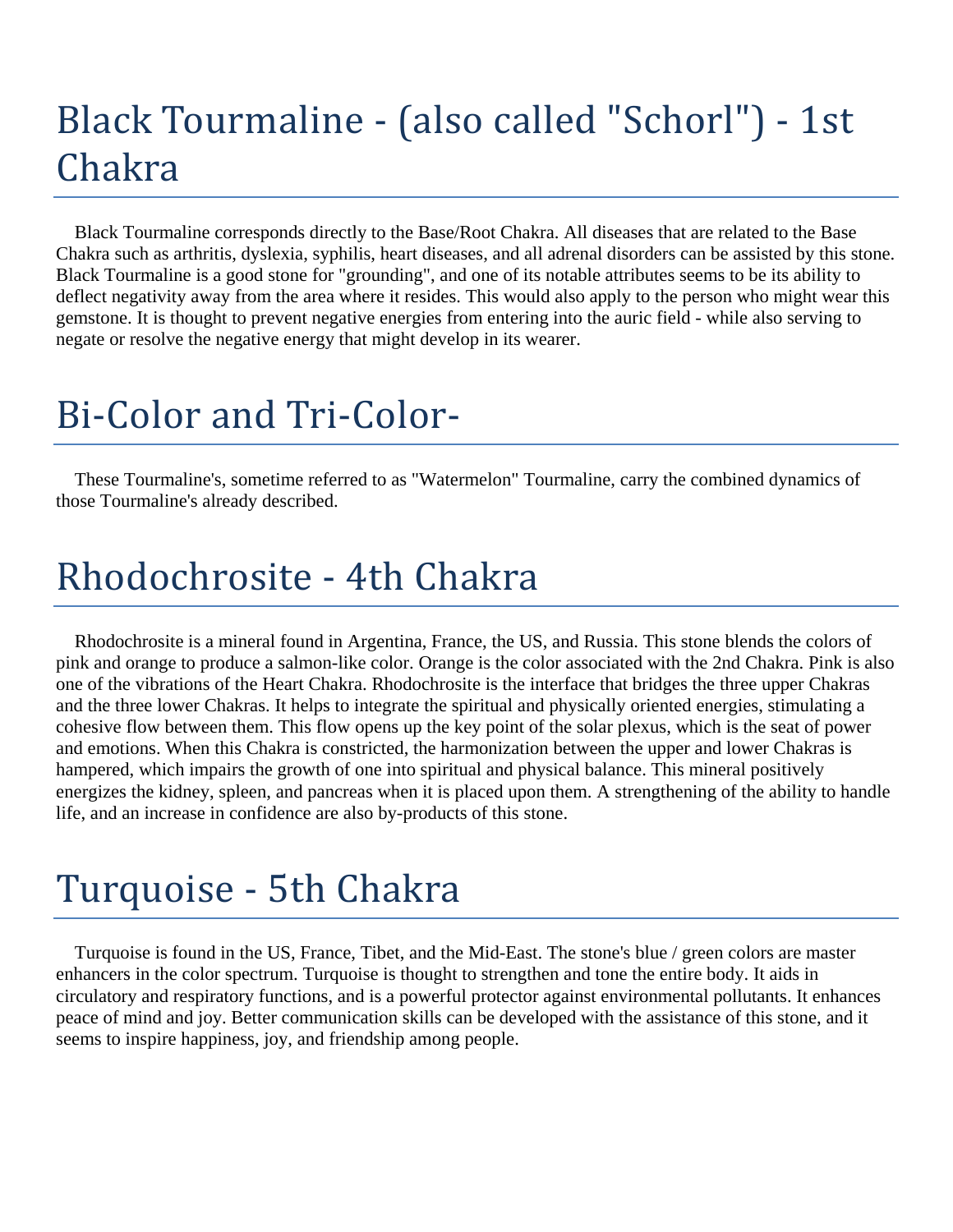# Fluorite - 6th Chakra

 Fluorite is mined in the US, Switzerland, China, Italy, and Brazil. It comes in various colors: yellow, blue, purple, green, and clear/white. It is known as the "genius stone", since it helps to integrate higher wisdom/knowledge energies with intellectual acumen and knowledge. It is here to help us arrive at integrating the physical and spiritual worlds, into everyday life - how to remain spiritual while functioning in the material world. It is believed that Fluorite increases the electrical charge of the brain cells, which in turn brings more life force into the brain, which in turn, helps to expand the consciousness. It also seems to assist individuals in being able to concentrate more clearly, and for longer periods of time, without difficulty.

## Amethyst - 6th Chakra

 Amethyst is a violet/purple colored quartz variation. It is a form of quartz that is quite abundant, and usually is easily affordable. Spiritually, it is primarily a 6th Chakra stone. It helps one to achieve an accelerated access to the higher self and enhances the meditative state. In addition, the calming effect that it stimulates is extremely useful for those under stress or who are subject to burnout from overwork. The violet/purple color is the color of transformation. This transforming energy helps one when they are beginning to walk on their spiritual path.

It helps an individual to attune to the "Source" of all things on a spiritual level. On a physiological level, this stone stimulates the right brain (intuitive/creative center), and the pineal and pituitary glands. The 6th Chakra and 4th Chakra are activated in a synchronistic manner. Amethyst can be worn anywhere on the body since it universally seems to stimulate all energy meridians and acupressure points.

# Garnet - 2nd Chakra

 Garnet is mined in the US, So. Africa, Tanzania, Zaire, and Brazil. The most common kind of Garnet is deep red in color, and is called Rhodolite. The stone energetically supports the heart, kidney, thyroid, and liver. It is an excellent stone to use when seeking to clear imbalances related to the 2nd Chakra. Garnet seems to help people process through sexual-related issues, and in addition can also assist in releasing the natural creative energy held in that area. It helps channel the vital life force (Chi'/Ki) through one's emotional center in a balanced and appropriate way. It can also stimulate the life force energy to bring about a burst of physical energy when one is feeling a bit tired and weary.

# Smokey Quartz - 1st Chakra

 Smokey Quartz is found in the US, Brazil, Switzerland, and Africa. The coloration of this stone is caused by carbon, iron, and titanium finding its way into the Quarts as it is still forming in the molten state. Exposure to the earth's natural radiation also causes its smokey color. The natural Smokey Quartz is one of the most brilliant